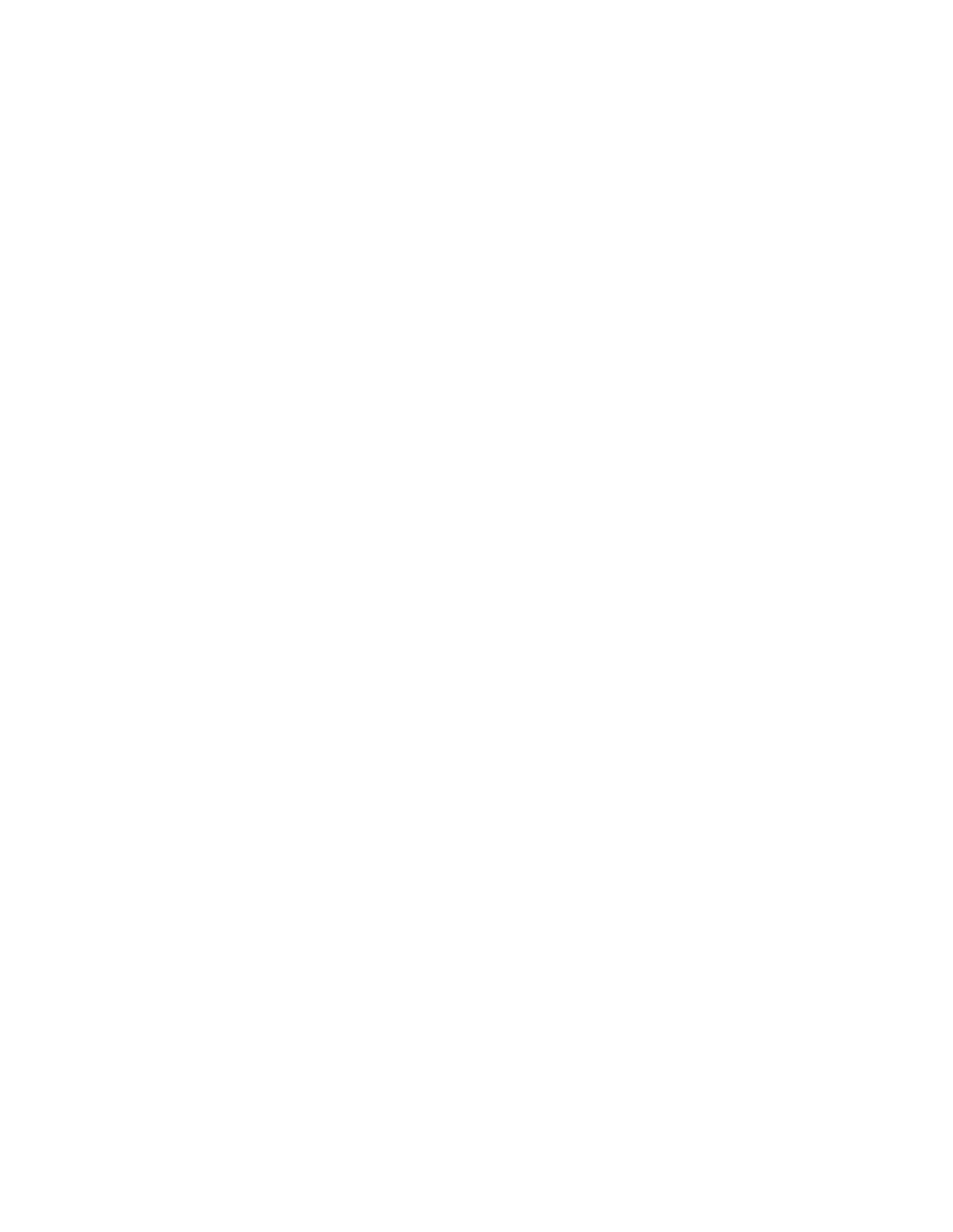cytosolic E1 would be different in the presence of cytosolic E2. Co-expression of GFP-E1 and GFP-E2 *in trans* also resulted in significant reduction in the levels of tunicamycininduced BiP and CHOP activation, suggesting that the ability of E1 to repress the UPR is not affected in the presence of its natural interacting partner, E2. Although GFP-E2 on its own did not cause significant reduction in the levels of tunicamycin-induced BiP and CHOP activation, these two promoter activities were consistently lower than that of the GFP controls. Importantly, when co-expressed with GFP-E1, GFP-E2 exhibited a synergistic inhibitory effect on tunicamycin-induced BiP activation, suggesting a role of the GFP-E2 in modulating the UPR (Fig. **2**). Indeed, Western blotting revealed that expression of GFP-E1, GFP-E2 and co-expression of the two proteins could all reduce the levels of CHOP expression induced by tunicamycin treatment in HeLa cells (Fig. **4**).



**Fig. (2). E1 represses UPR activation of BiP.** Huh-7 cells were co-transfected with the BiP reporter gene plasmid and the respective plasmids as indicated together with the internal control plasmid encoding  $\beta$ -galactosidase for 32 h and then treated with 1 μg/ml of tunicamycin (Tm) or the dimethylsulphoxide (DMSO) solvent control for 16 h. The BiP promoter luciferase activity was normalized against  $\beta$ -galactosidase activity and expressed relative to the solvent controls, which are set as 1. The values obtained represent the mean  $\pm$  SEM of three independent experiments performed in triplicate. \*Significance of the difference (*P*<0.05).

# **DISCUSSION**

 The UPR has emerged to play an important role in the life cycle of HCV as supported by *in vitro* and *in vivo* evidence [17,18]. Infection of Huh-7 cells with HCV results in the induction of the UPR [18]. Examination of HCVinfected liver samples for UPR markers confirms the existence of ER stress [17]. HCV encodes two envelope proteins, E1 and E2. The role of these envelope proteins in the regulation of the UPR is emerging. We have previously shown that targeting of the E1 and E2 proteins to the ER induces the UPR [11,12]. Apart from the ER, E1 and E2 are also targeted to the cytoplasm where they may assume different functions [9,10,12,13]. We and others have shown



**Fig. (3). E1 represses UPR activation of CHOP.** Huh-7 cells were co-transfected with the CHOP reporter gene plasmid and the respective plasmids as indicated together with the internal control plasmid encoding  $\beta$ -galactosidase for 32 h and then treated with 1 μg/ml of tunicamycin (Tm) or the dimethylsulphoxide (DMSO) solvent control for 16 h. The CHOP promoter luciferase activity was normalized against  $\beta$ -galactosidase activity and expressed relative to the solvent controls, which are set as 1. The values obtained represent the mean ± SEM of three independent experiments performed in triplicate. \*Significance of the difference (*P*<0.05).



**Fig. (4). Cytosolic E1 reduces CHOP activation.** HeLa cells were transfected with plasmids encoding the envelope proteins as indicated with or without treatment with the solvent control DMSO or 2μg/ml tunicamycin (Tm) for 16hr. Protein lysates resolved on SDS-PAGE were immunoblotted with antibodies specific for CHOP and  $\beta$ -tubulin. The intensities of the bands were quantified with ImageQuant 5.0. The levels of CHOP were normalised against -tubulin and expressed as fold change relative to the gfp control which was set as 1.

that cytosolic-targeting E2 can bind to PERK [13 and this study]. In this study, we further show that the E1 protein can also bind PERK and repress the UPR, suggesting that the envelope proteins can assume different and opposing functions depending on their subcellular localization. Moreover, the ability of E1 to repress the UPR is not affected in the presence of its natural interacting partner, E2. It is therefore tempting to speculate that the ability of the cytosolic envelope proteins to damp down the UPR may be important in regulating host responses to provide a favorable environment for virus replication and survival.